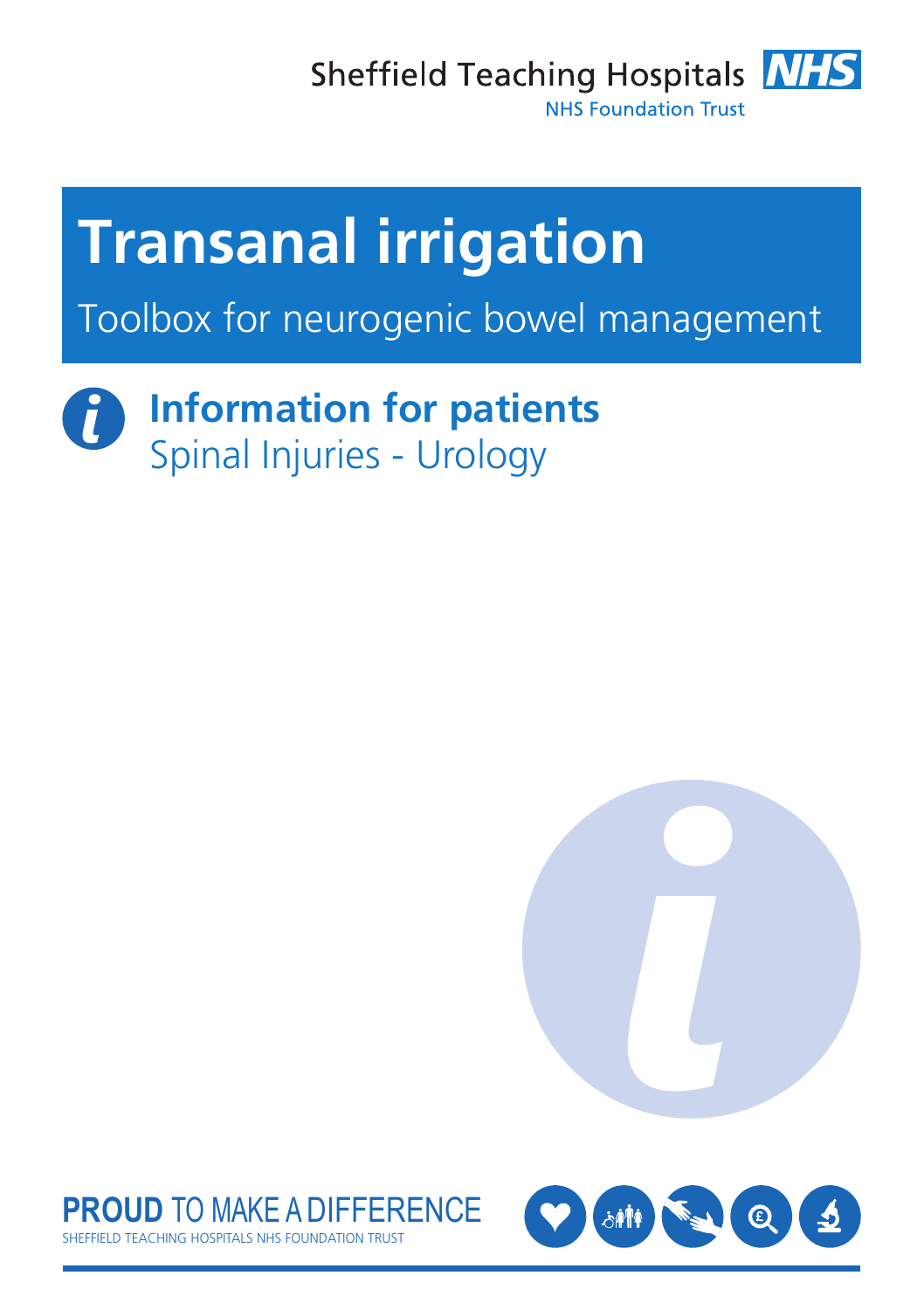#### **Neurogenic bowel dysfunction**

A number of people with a spinal injury experience faecal incontinence and constipation, also known as neurogenic bowel dysfunction (NBD). This leaflet has been developed as part of a series of leaflets to help you manage NBD.

#### **Good bowel management**

Successful management of neurogenic bowel dysfunction (NBD) should ultimately help you to avoid "accidents" and constipation. It should allow you to perform bowel care within a reasonable amount of time, and use techniques which are suitable for you as an individual.

To help to achieve this you should:

- create a routine that works for you at home. This will include factors such as:
	- Time of day
	- Frequency of bowel interventions
	- Fluid intake
	- Diet
	- Lifestyle
	- Mobility
- Monitor how well your bowels are working (using a 'bowel diary' if necessary)
- Aim to develop problem-solving skills to help you if your routine changes in anyway

#### **Transanal irrigation**

This leaflet is about transanal irrigation. This is an alternative to the standard methods of bowel management.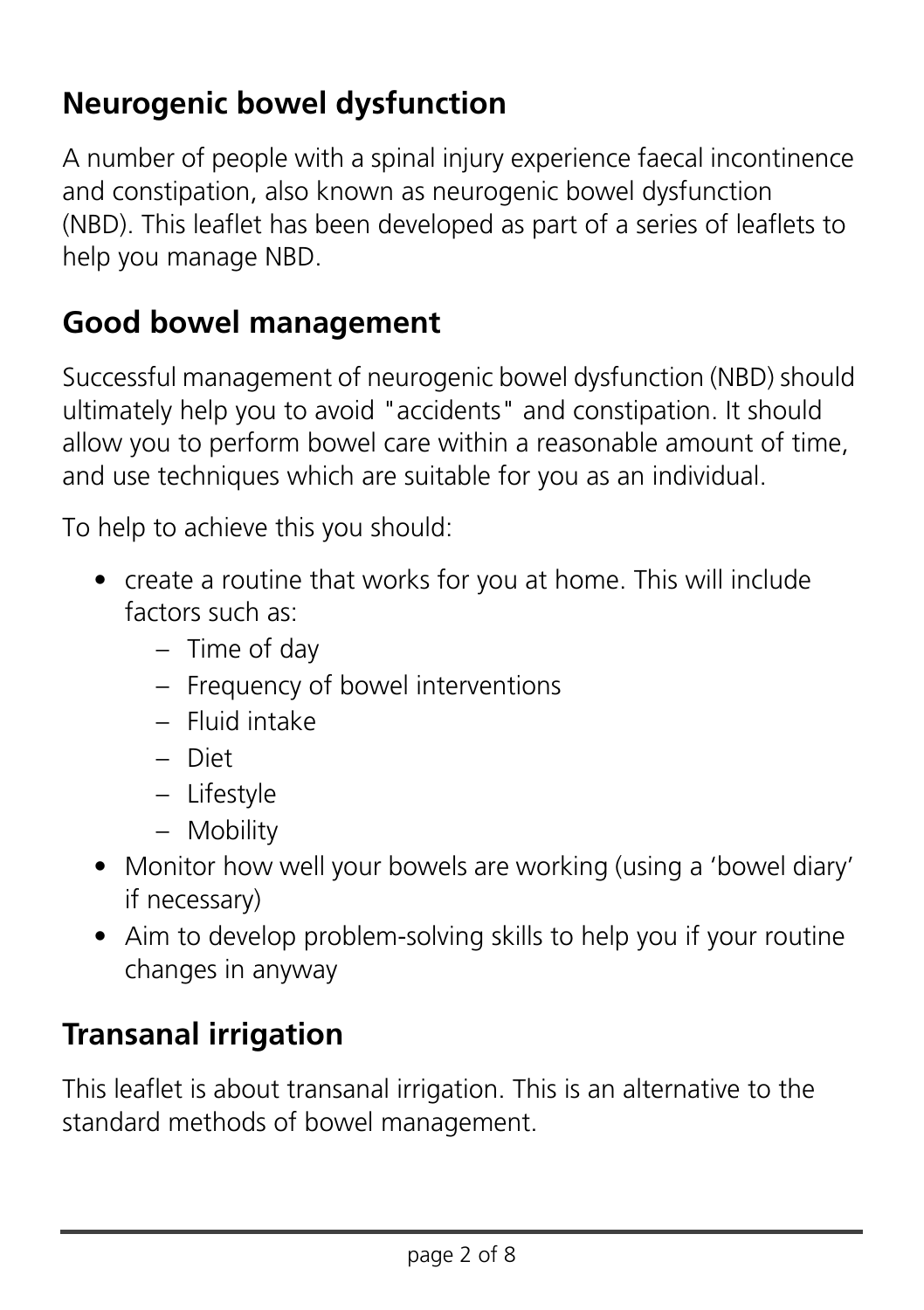## **What is transanal irrigation?**

Transanal irrigation is the term used to describe the technique by which a volume of water is used to clear the lower bowel of faeces. Water is typically introduced to the rectum and then released. The resulting expulsion of water via the anal canal washes out any faeces present in the rectum and the lower section of the colon.

Transanal irrigation differs from a traditional enema in that there must be some device that allows water to collect in the rectum and sigmoid colon (lower part of the bowel). This is typically a balloon catheter or a cone system. Without these devices the water would be expelled before enough volume has collected in the lower bowel to effectively wash out the faeces if you do not have voluntary control of your anal sphincter (which is the case for most people with NBD). It also means that it is difficult to control any faecal matter (Faeces).

#### **What types of transanal irrigation are available?**

Transanal irrigation systems have been in use for many years and there are several different systems available. Your urology nurse specialist will be able to provide more information and advice on which ones may be most suitable for you.

#### **Who is transanal irrigation suitable for?**

Anyone with a neurogenic bowel dysfunction can be assessed for their suitability for transanal irrigation. However, the use of transanal irrigation is not usually considered until the rehabilitation period ends.

#### **Minimum requirements:**

• You will need an accessible toilet at home. Irrigation will need a considerable volume of water and a bedside commode may be insufficient to contain the result. A shower chair with a padded toilet seat that can be put over a toilet is ideal.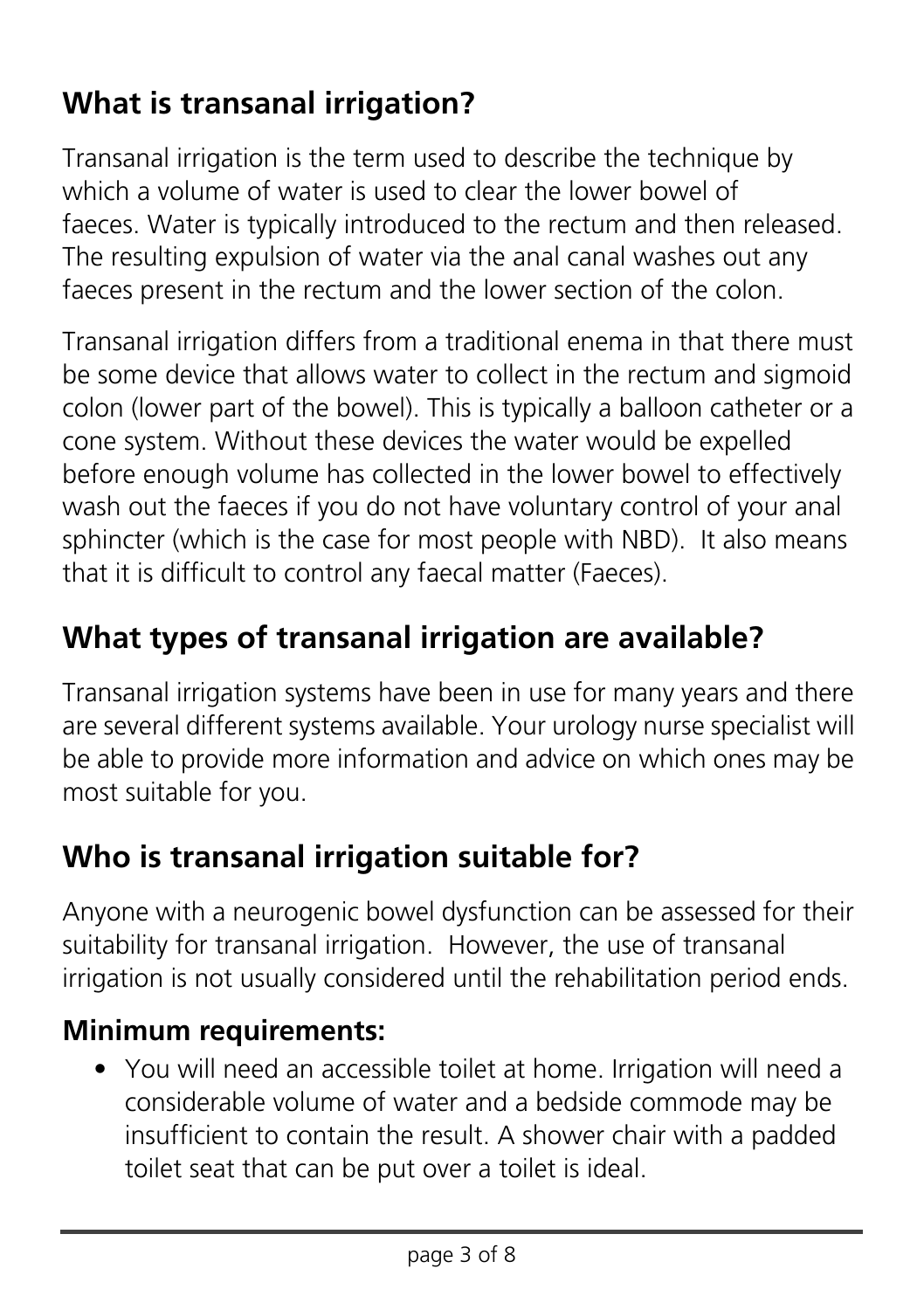- Your hand function, balance and flexibility needs to be good enough to insert the catheter while sitting on the toilet/shower chair. You can test this by sitting on the toilet and see if you can touch your anal sphincter. Ideally, you also need to be able to insert your finger into your rectum, as digital checking and some degree of digital rectal stimulation may be necessary, though this is not always the case.
- If you cannot manage the system yourself, you must have carers that are sufficiently trained that can do this for you. They will need to know how to insert the catheter and perform the minimal rectal interventions that may be necessary while you are sitting on a shower chair.
- If you are being cared for in bed or are unable to access a toilet. you will need a suitable bed system.

#### **When is transanal irrigation recommended?**

Choosing transanal irrigation can be a personal lifestyle choice, but may also be beneficial if you have difficulties with:

- Faecal incontinence having unplanned bowel emptying
- Constipation regularly not having a result (or having an insufficient result) from planned bowel management
- Prolonged bowel management taking excessive time to manage your bowels. Irrigation typically takes 20 to 40 minutes.

Initially, transanal irrigation is recommended to be used daily to allow your bowel to adjust. The frequency can then be adapted by the specialist who assessed you.

People who use transanal irrigation typically report significant improvement in these problems compared to their previous bowel management, though this cannot be guaranteed.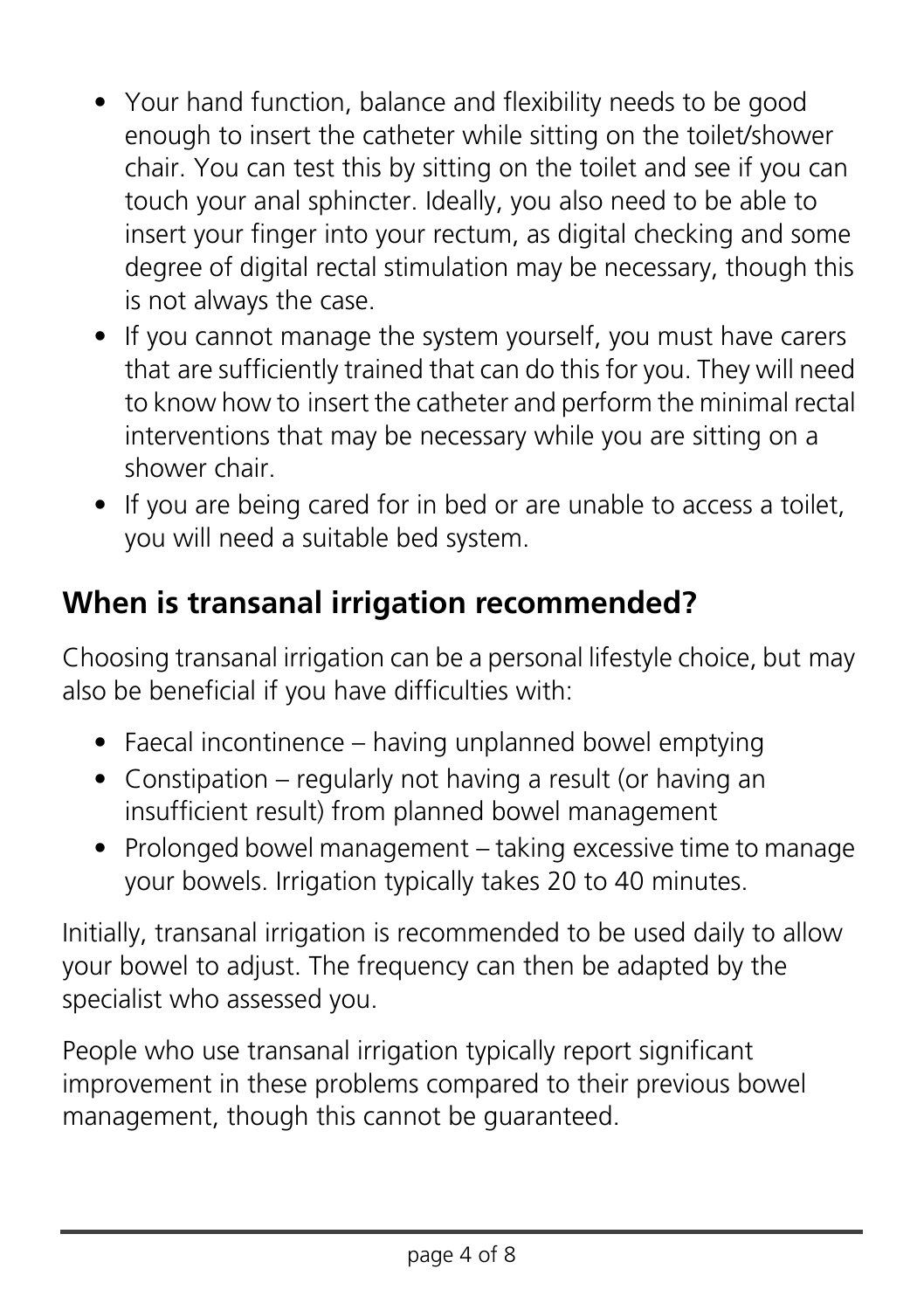In addition, there are some people who have sufficient hand function, reach, dexterity and balance to manage transanal irrigation, but not enough to manage the digital rectal intervention-based bowel regime at the toilet by themselves. In these cases, transanal irrigation can bring independence in bowel management. It is always recommended to do a rectal check before transanal irrigation to facilitate efficient use of the system.

If you do choose to use transanal irrigation, we do still recommend that you have other bowel management techniques you can use as well. There may be circumstances where irrigation isn't possible (for instance due to illness or when you are on holiday) so it is important to have other techniques available to you.

## **Are there any risks with transanal irrigation?**

Yes there are. The most serious risk is making a hole in the wall of your rectum or colon, which is known as bowel perforation. This is a very serious problem which usually requires surgery to correct and can cause life-threatening illness. However, the occurrence of perforation is very rare. We do not know what causes it in some patients, but obviously it is important that you should be taught to use the chosen system by an experienced health professional, who will discuss the risks with you and assess your suitability for using it. As with many things in life, you have to balance any risks against potential benefits.

#### **Who should not use transanal irrigation?**

Transanal irrigation is not recommended for everyone:

• You should definitely not use trans anal irrigation if you have renal failure and are on dialysis, or if you have any other condition that needs you to restrict fluid intake. This is because when your fluid intake is restricted your bowel may absorb the water you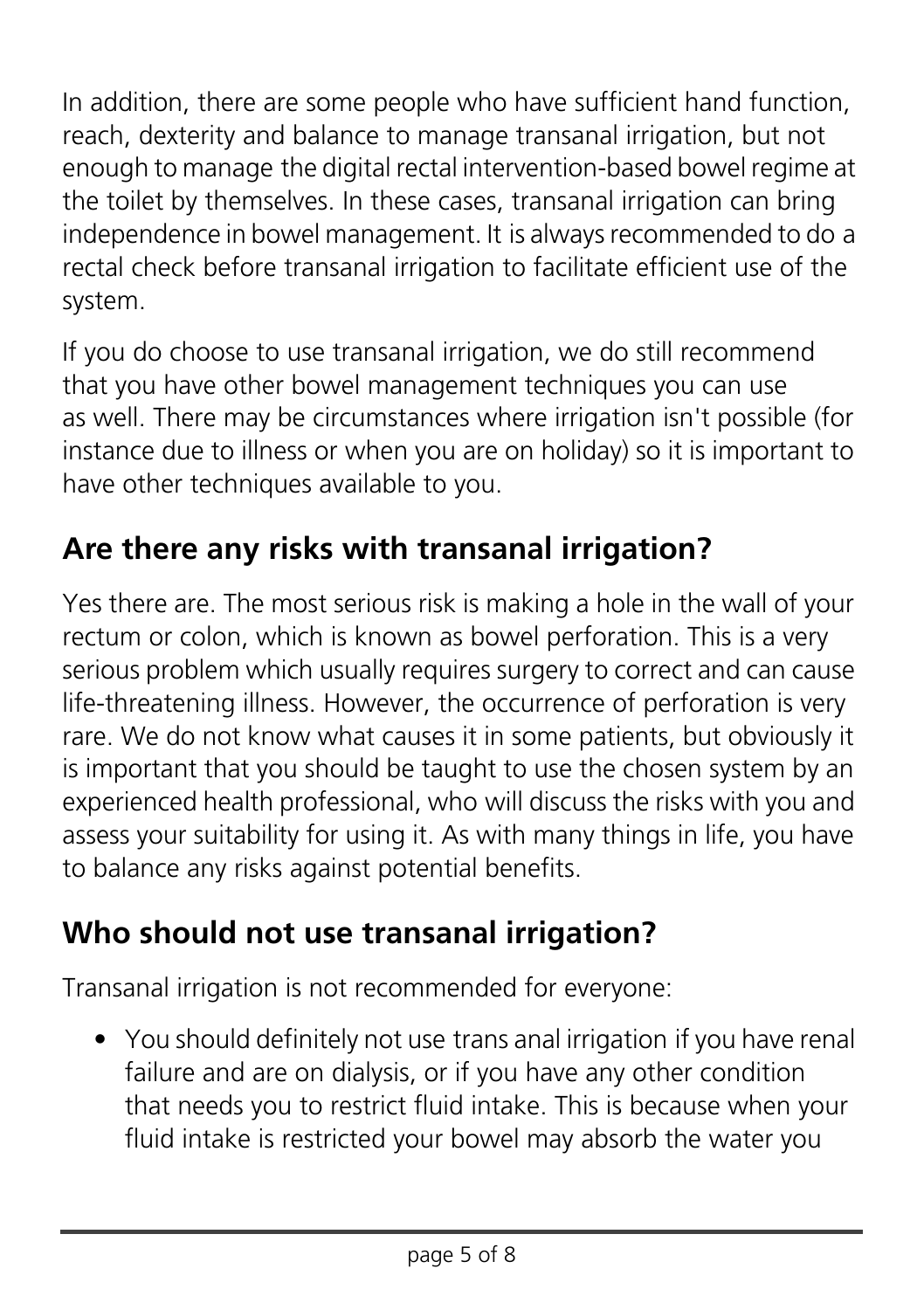irrigate with. This will make the procedure ineffective, and disturb the balance of fluids in your body.

- Transanal irrigation is not suitable for you if you have had recently surgery to your bowel. Ask your surgeon if and when it will be safe to start irrigating following this type of surgery.
- If you have a known bowel disease or other problem affecting your bowels you should discuss with your doctor/ specialist nurse whether irrigation is safe for you. This includes conditions such as:
	- Diverticulitis
	- Crohn's disease
	- Ulcerative colitis
- If you are pregnant, you will need to discuss with your doctor whether it is safe to use irrigation.
- If you have a spinal cord injury above T6, transanal irrigation may trigger severe Autonomic Dysreflexia (AD). You should talk to a health professional at the Spinal Injuries Unit about how best to proceed. We currently recommend that you have your first irrigation at the centre so we can monitored you for signs of AD. It has been our experience that irrigation does not trigger severe AD, but this remains a possibility that justifies a cautious approach.

#### **How do I obtain a transanal irrigation system?**

Once it has been determined that transanal irrigation systems is suitable for you, and you have been taught how to use the system safely and effectively the transanal system can be available on prescription from your GP. However, you must contact us first to provide the necessary advice, teaching and assessment.

If you already use a delivery company (Charter, Select, Trent Direct, Fittleworth etc), you can obtain the equipment from them. Otherwise you can obtain a prescription from your GP and take it to your local pharmacy.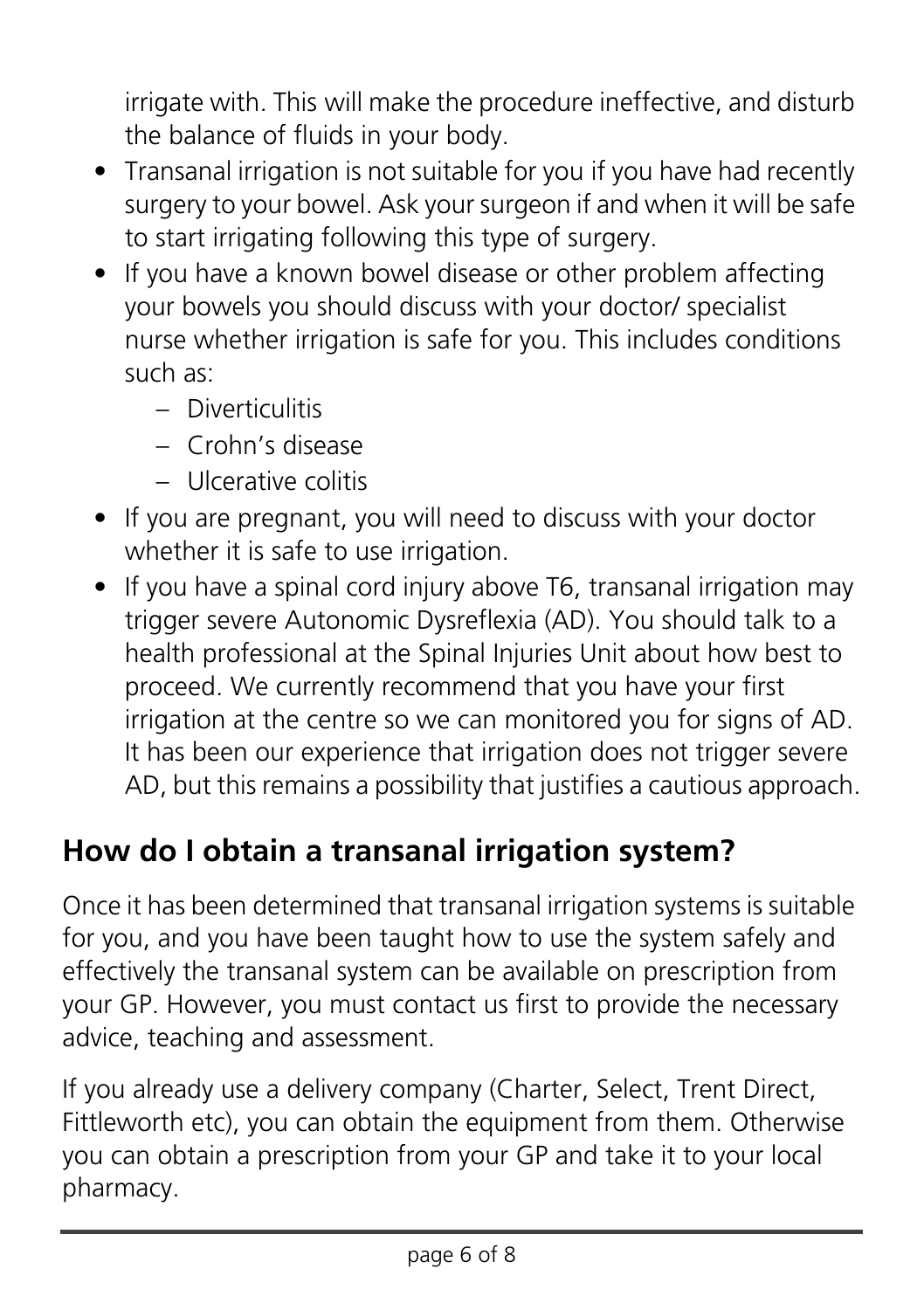#### **How often can I use transanal irrigation?**

Frequency of use varies from one individual to another. We advise that you speak to the nurse specialist for further advice.

#### **What if I have any problems with transanal irrigation?**

You should contact your nurse specialist if you have any issues with your transanal irrigation. Alternatively, you can contact the helplines on the transanal irrigation product information leaflet.

#### **Contact Details**

#### **Urology Nurses Specialists:**

Marie Watson, Carol Eggington:

- **0114 226 6823** or **0114 2715624** (Office)
- **0114 243 4343** and ask for **bleep 2882** or **2494**

**Outpatients Department** staff are available Monday to Friday during office hours and can give advice over the phone:

• **0114 271 5677**

**Reception** staff can make you an outpatients appointment to come and discuss issues:

- **0114 226 6981**
- **0114 271 5644**

**Osborn 3** staff are also available to give advice over the phone:

• **0114 271 5636**

**Osborn 2** staff are also available to give advice over the phone:

• **0114 271 5628/9**